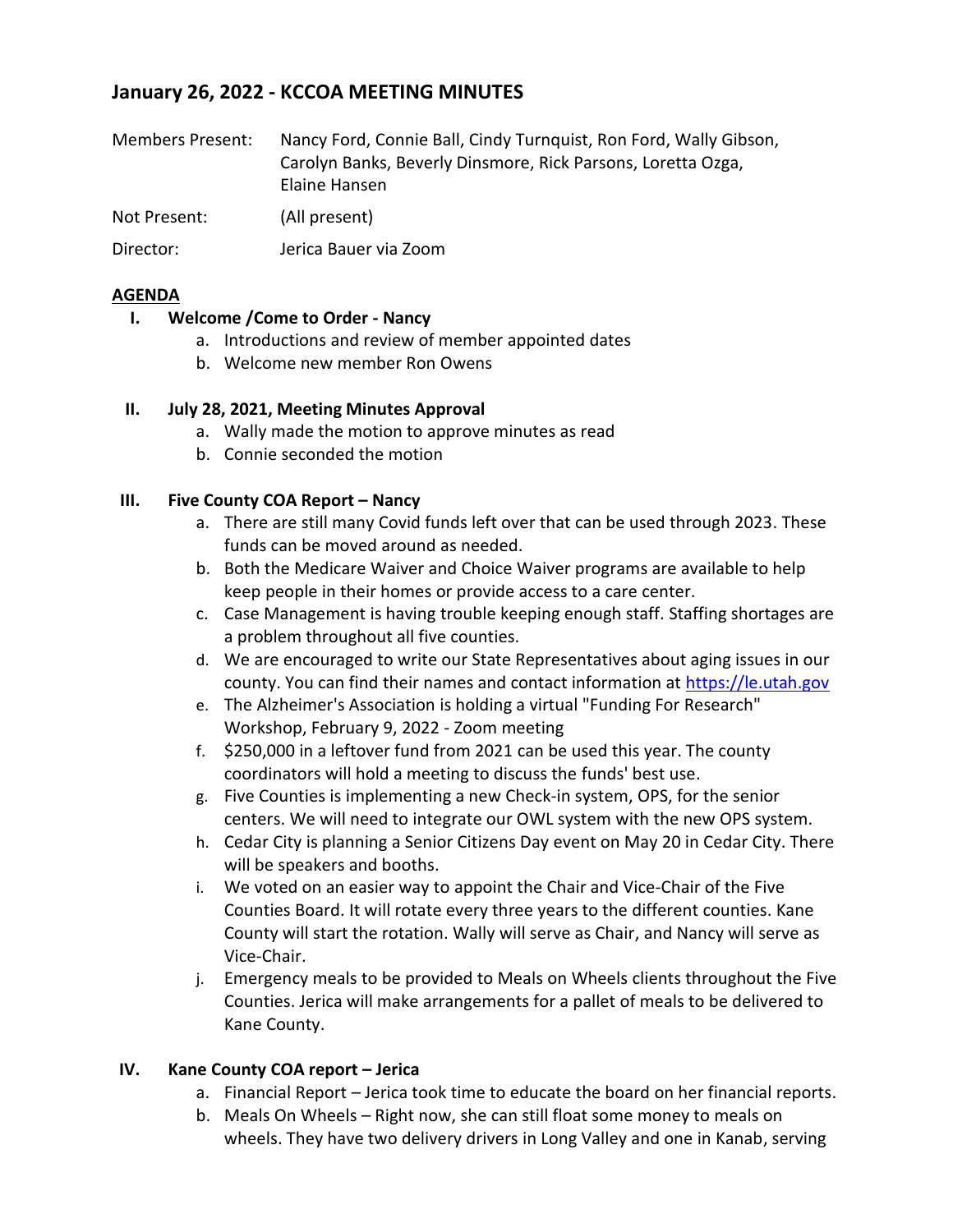approximately 120 meals. All donations collected from patrons have to be sent to the state. Reallocated funds can still cover any financial shortages.

- c. Volunteer Hours The Center has maxed out its outreach budget at 58 units. The Center needs more volunteers to help with services. Chore services can be volunteers, including a family member or staff. More volunteers is where she needs the most help. A good example would be; if a Meals On Wheels patron has a family member or friend coming in to help them, the Center can count those as volunteer hours if that person signs up as a volunteer. Currently, Meals On Wheels drivers tend to do most of the services while they are in their homes. A patron must have an intake form to qualify for volunteer chore services.
- d. Senior Center Updates Long Valley Center, Tina, Wally, Nona & Scott are preparing all Kanab and Long Valley meals. The LV Center isn't up and running for activities. The Kanab Center has various activities going well; the big hits include bingo, sewing classes, and Ti Chia.
- e. Meal Prep Solutions To ensure that meals can be delivered on time, we need a solution to cook the meals in Kanab. We do not have adequate space for a full kitchen at the Kanab Center, so we need another solution. The most costeffective choice for the taxpayer is using the Jail kitchen. Currently, Jerica is waiting on the caterer/contractor to provide a final bid.
	- i. Ron commented that the current meals are excellent. Unless the prison can provide a significant cost benefit, he would prefer not to change. Jerica confirmed that the Jail kitchen sources their food from Tina's same companies. If Tina shares her receipts, they should match the quality.
	- ii. Connie asked if it may be possible to rent space in one of the local restaurant kitchens allowing our staff to prepare meals in their kitchen. Jerica said she would look into this; however, the jail doesn't cost anything to rent.
- f. Mobility Grant Jerica has submitted a grant for a new bus and ADA-accessible van for 2024. UDOT has not replied yet, but she is expecting it will be approved because UDOT has extra Covid funds available.

# **V. KCCOA By-Laws - 2022 Revision**

- a. Cindy explained that the last version of the by-laws was outdated and did not reflect the current responsibilities of the board. Nancy, Connie, Cindy and Jerica worked together to update the by-laws. A draft version was sent out to all board members for review before the meeting with the request that everyone come prepared to discuss at the meeting.
- b. Jerica said she liked the direction the new By-Laws are taking the board. She looks forward to having a more involved board.
- c. We discussed the types of sub-committees that can be formed, including a rebranding committee, a special event committee, and a research committee.
- d. A new class of "Emeritus" members was added. Emeritus is an honorary class selected from board members who have served their full terms with distinction and excellence.
- e. Everyone seemed pleased with the new By-Laws, and a few grammatical changes were made.
- f. Nancy called for approval with minor modifications. Connie made the motion to